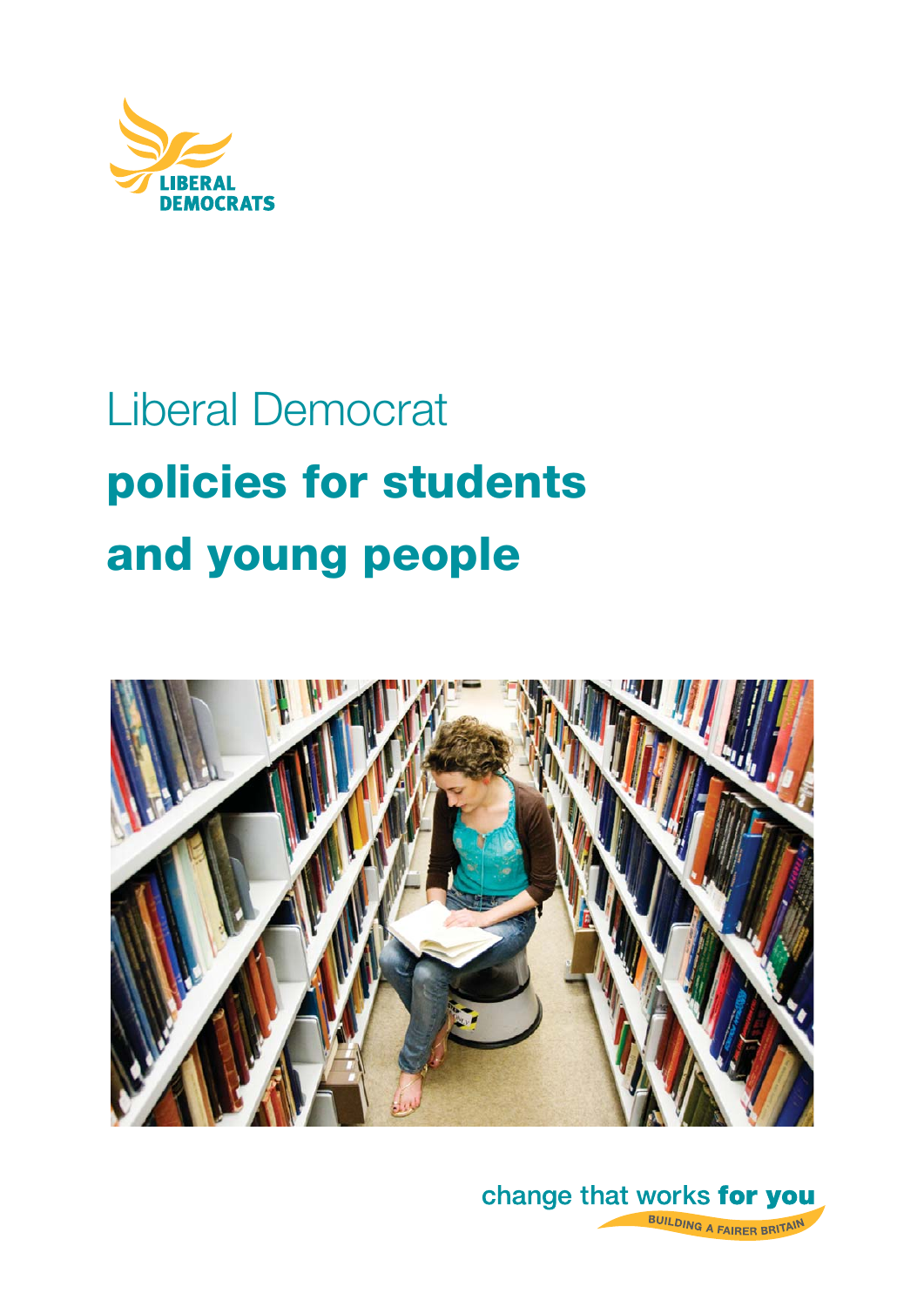

Liberal Democrats will make young people a top priority. We'll act quickly to support those out of work learn new skills and find a new job. And we'll make going to university affordable for all.

Liberal Democrats will make young people a top priority. We'll act quickly to support those out of work learn new skills and find a new job. We'll fund more college courses and apprenticeships to create opportunities and help young people get ahead. And we'll make going to university affordable for all.

Labour's recession has hit a lot of people hard. But young people have been dealt a particularly huge blow. Hundreds of thousands of 18–24 year-olds are out of work, and many graduates are leaving university only to find they can't get a job and are facing years of paying back enormous debts.

It isn't fair. Young people, just starting out in life, should be excited about the future ahead. But instead, many are worried about their prospects and struggling to get by. It isn't fair that their futures have been mortgaged by a reckless government, and that they are paying the price for mistakes they didn't make.

We are the only party that is committed to scrapping tuition fees. There is a review of tuition fees due to be published after the election and neither of the other parties have made any commitment not to raise them – so debts could get even higher. Only the Liberal Democrats will cut debt by phasing out fees throughout the next Parliament.

#### **Our key policies are:**

- Scrapping university tuition fees
- A fair National Bursary scheme
- Better access to vocational qualifications
- Helping young people now
- Fair tax and pay
- Fair votes

We understand how frustrated and betrayed young people feel. Only Liberal Democrats will deliver the change that works for them.

Nick Class

Nick Clegg Leader of the Liberal Democrats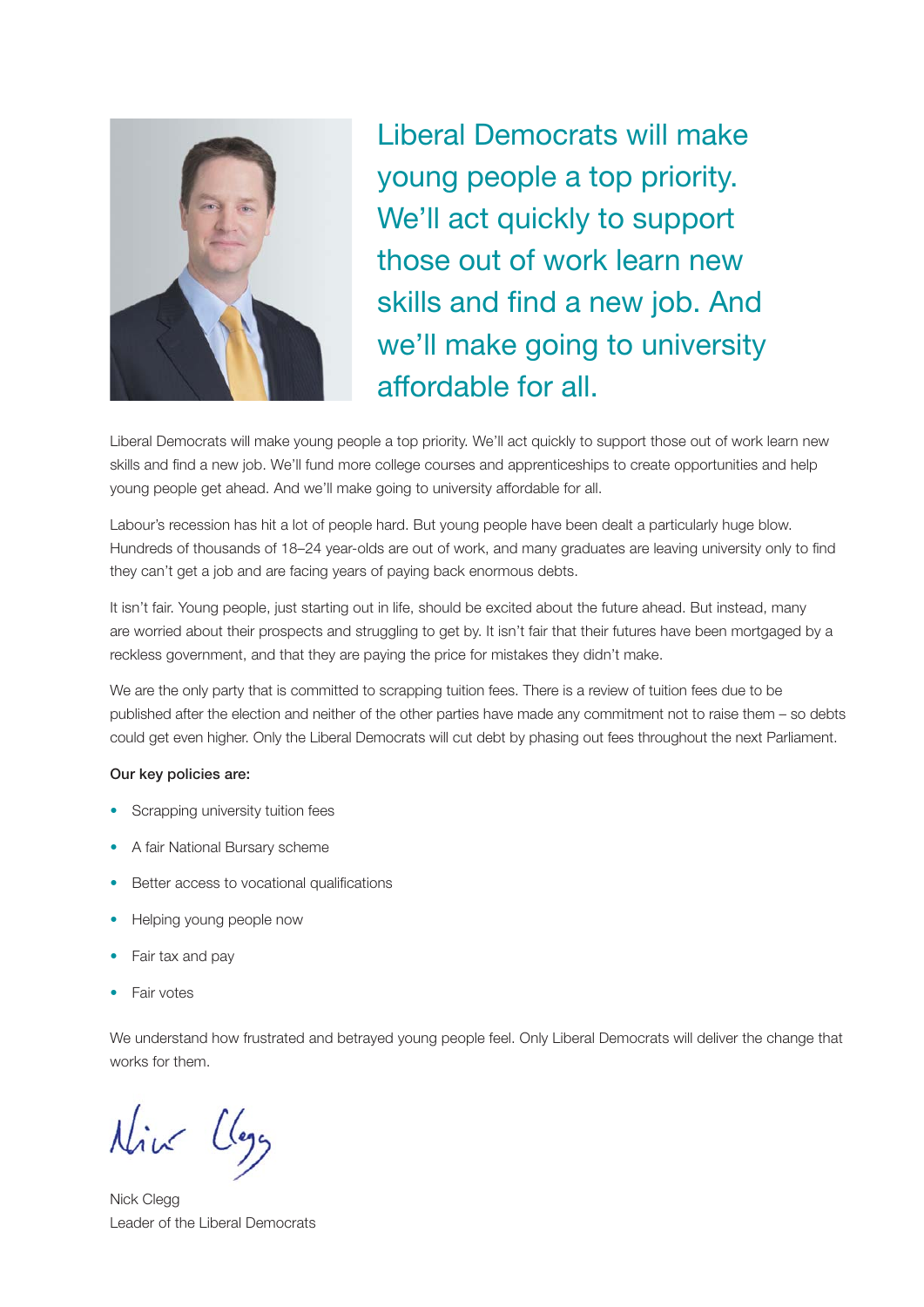#### scrapping university tuition fees

University is getting more and more expensive. To get a degree, young people are saddled with thousands of pounds of debt when it is already tough enough to get a job, get on the housing ladder and make ends meet. The grant and bursary system is incredibly complex and money is unfairly distributed.

That is why Liberal Democrats are committed to scrapping tuition fees and have a financially responsible plan to phase them out over six years. We are the only party which believes university education should be free and admissions based on ability not bank balance. We will therefore also abolish fees for part-time students studying for a first undergraduate level degree. This does not mean that universities will lose funding, as the income they currently receive as a result of fees will continue to be paid by the government.

In our first year in Government, no student in their final year would have to pay fees, meaning future graduates will have their fee debt slashed by over £3k. By the end of a Parliament, only first years would have to pay fees – and these would be scrapped in the sixth year of a Liberal Democrat Government. We are also opposed to raising the cap on tuition fees

# a fair national bursary scheme

Paying rent, food bills and other living costs is really hard for many students, particularly now that they are building up thousands of pounds of debt because of tuition fees. We will create a National Bursary scheme to give more financial help to those students from less well-off backgrounds and to give a greater incentive to young people to study so-called shortage subjects like physics.

We will reform the existing bursary scheme so that instead of being assessed on the basis of each university separately, the funding is allocated to each university on a per-student basis. This will mean bursary money will be distributed fairly. We will also use the bursary scheme to attract students into shortage subjects. The list of strategic subjects would be determined on the basis of independent advice from bodies such as the Royal Society and the British Academy. We will consult on how the bursary money can best be split between students studying shortage subjects and those from less well-off backgrounds.

#### better access to vocational qualifications

An academic university education isn't suitable for everyone, but it is vital that all young people have the opportunity to improve their skills and get higher-level qualifications. That is why Liberal Democrats will fund 15,000 additional Foundation Degrees in our first year in government. These practical courses combine study with work-place learning, giving students a real opportunity to learn the skills to help them get a job future.

This proposal will put local Further Education colleges at the forefront in providing Higher Education opportunities. Examples of such courses include computing, civil engineering, ports and logistics.

Employers, already struggling under the pressures of the recession are expected to pay the off-the-job training costs of their apprentices if they are over 18. We will fully fund these courses so that employers aren't left out of pocket and more young people can be trained on the job.